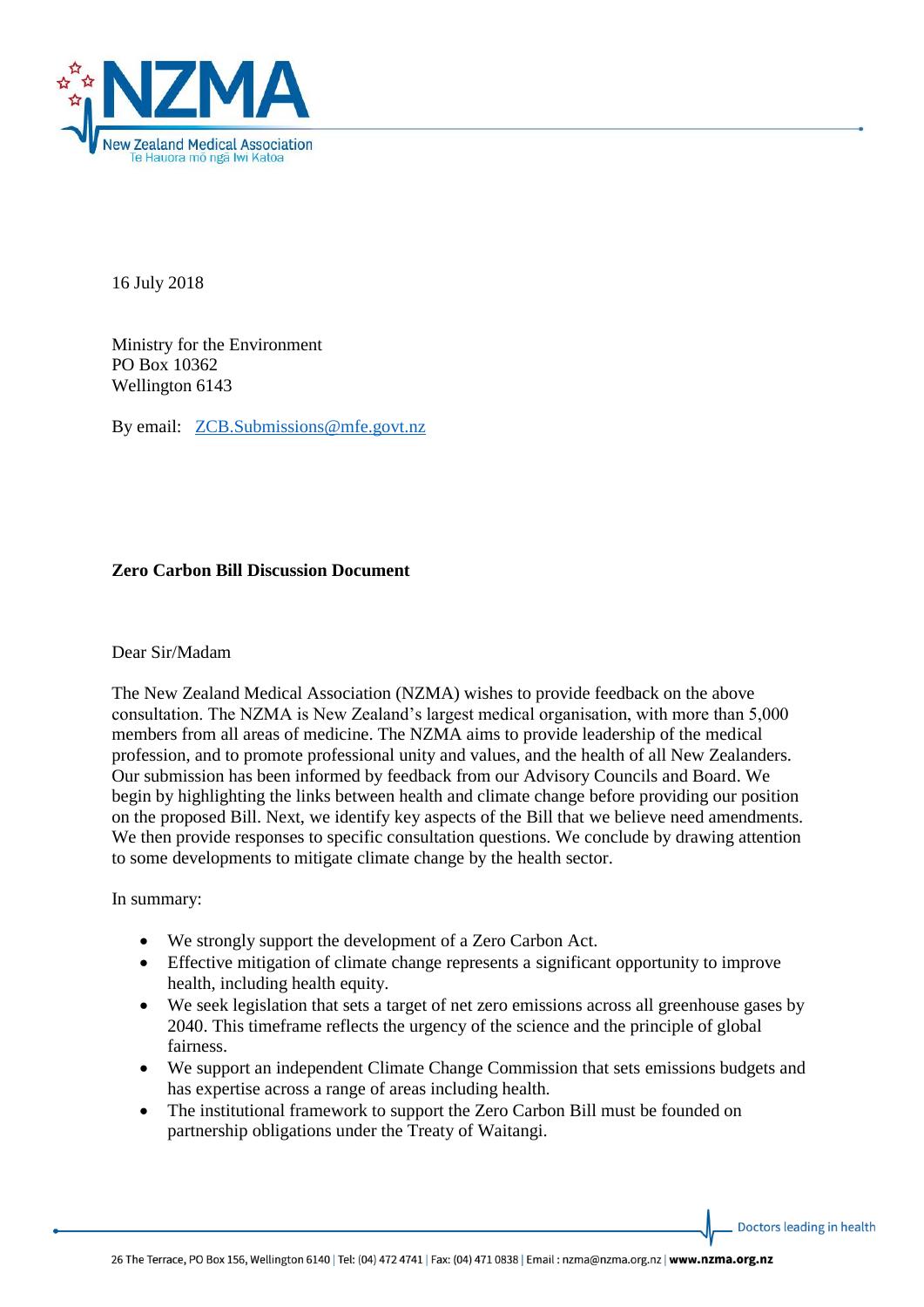#### **The links between climate change and health**

2. Our association has a longstanding and strong interest in the links between climate change and health. In addition to our 2015 position statement on Health and Climate Change,<sup>1</sup> we have endorsed the New Zealand College of Public Health Medicine (NZCPHM) policy statement (and supplements) on Climate Change,  $2,3,4$  and joined calls by other health organisations for a joint call for action on climate change and health.<sup>5</sup> We have also made a number of previous submissions on this area, including to the Ministry for the Environment.<sup>6</sup>

3. Climate change is a serious and leading threat to health and health equity, both in New Zealand and worldwide. Indeed, a report in *The Lancet* identified climate change as the biggest global health threat of the  $21<sup>st</sup>$  century.<sup>7</sup> Nevertheless, well planned and effective measures to mitigate climate change can have substantial health (and health equity) co-benefits;<sup>8</sup> tackling climate change could be the greatest global health opportunity of the  $21<sup>st</sup>$  century.<sup>9</sup> For example, a shift to active and public transport, a diet with less red meat and animal fat, and improved housing energy efficiency can, in addition to reducing greenhouse gas emissions, bring about substantial health and health equity co-benefits, including reductions in type 2 diabetes, heart disease, road traffic accidents, cancer, respiratory disease, and improvements in mental health.<sup>10-</sup>  $14$  The financial costs of responding to climate change will be offset by the cost savings of such health co-benefits. We attach the paper *Health benefits and savings of equitable climate mitigation in New Zealand* for further details.

## **Our position on the Zero Carbon Bill**

4. We note that the Zero Carbon Bill<sup>15</sup> is proposing to: i) set targets to reduce our greenhouse gas emissions; ii) introduce emissions budgets to reach these targets; iii) set up the institutions to provide independent, expert advice and hold governments to account; iv) better understand the risks and to plan for how we adapt to climate change. The NZMA strongly supports the development of legislation that puts a new emissions reduction target into law and establishes the independent institutions necessary to set emissions budgets, monitor progress and hold governments to account. Such legislation is an important measure towards protecting and improving the health and well-being of New Zealanders.

5. While we welcome the development of the Zero Carbon Bill, we believe that there is an opportunity to improve key aspects of this important legislation as currently being proposed. In particular, we contend that there needs to be even greater urgency around the proposed timeframes that better reflect the global urgency of mitigation based on the science, the health gains from equitable mitigation, and the principle of global equity / fairness. We also believe that institutions the Bill will establish must ensure obligations under the Treaty of Waitangi are adhered to, and need to place health and equity considerations at the heart of decision making. We expand on these points and provide responses to specific consultation questions in the following paragraphs.

6. The NZMA seeks a target of net zero emissions across all greenhouse gases before 2040, set in legislation. We believe that targets and timeframes for emissions reduction should be based on the most up-to-date climate science, our international obligations, and principles of global equity / fairness. New Zealand has signed and ratified the 2015 Paris Agreement in which all countries committed to limiting average temperature rise to well below 2ºC – and to pursue efforts to limit temperature increase to 1.5ºC. Since then, the second draft of the Intergovernmental Panel on Climate Change (IPCC) Special Report on Global Warming of 1.5ºC finds substantial differences in the harmful effects of global warning limited to 1.5ºC compared with  $2^{\circ}C^{16}$  – where the 0.5°C warming difference is critical for vulnerable regions.<sup>17</sup> Limiting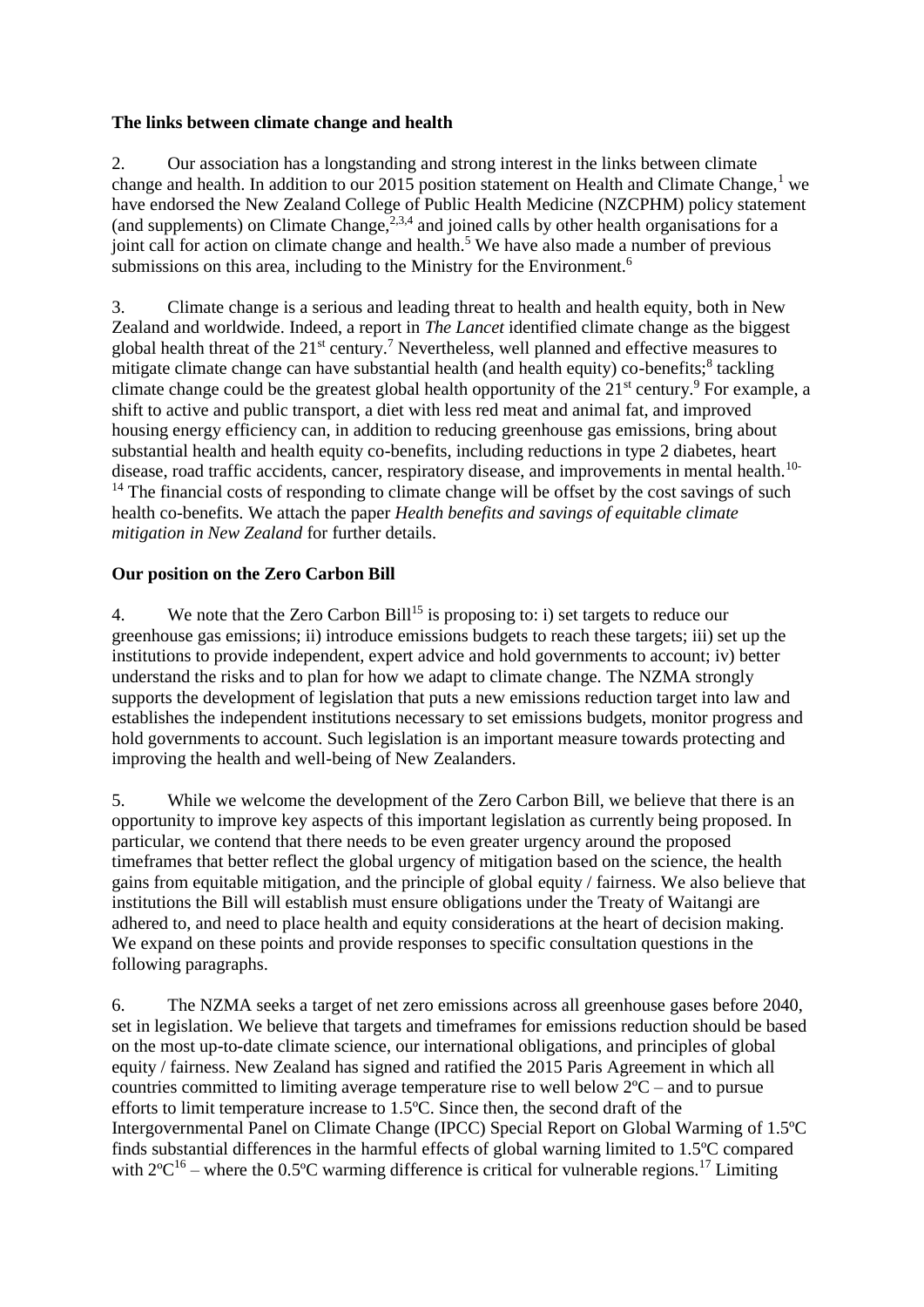global warming to 1.5ºC is therefore crucial, but will likely require global anthropogenic carbon  $dioxide$  emissions to reach net-zero before 2040,<sup>18</sup> together with rapid reductions in other emissions, particularly methane.

7. New Zealand's efforts at mitigating climate change must take into account the principle of global equity and fairness. The Paris Agreement included the principle of 'common but differentiated responsibilities and respective capabilities'. The least developed and developing countries are disproportionately affected by climate change despite having contributed the least to climate change. They also have the least capacity to adapt to climate change, let alone mitigate. Established economies like New Zealand have historically had high greenhouse gas emissions and have benefited from activities that cause high emissions; they are in a position, and have a responsibility, to mitigate past actions and contribute rapidly and proportionately more reductions than nations with historically lower emissions. Established economies also have greater economic capability to make the adjustments that are needed to reduce emissions. New Zealand has a particular responsibility to protect the health of the small Pacific Island Countries who are being hit first and worst by climate change.

8. There are many models and ways to share emissions and efforts to get to net zero emissions safely across countries that account for historical emissions and wealth. Such modelling, using frameworks like the Climate Equity Reference project, indicate general timelines for New Zealand of between 2022 and 2038 to reach net zero emissions. This is based on both our historical responsibilities and obligations, and our capacity to adapt and mitigate, when compared with other countries. We refer officials to the attached paper *Setting ambitious greenhouse gas emissions targets for New Zealand – the case for international fairness / equity* for more details including references, rationale and modelling assumptions.

9. We believe that an all-gases approach to emissions reduction is needed, mainly because of effects beyond the atmosphere. Three of New Zealand's main greenhouse gases, carbon dioxide, nitrous oxide and methane, continue to damage our climate and/or oceans for hundreds of years or more. Short-lived greenhouse gases such as methane contribute to sea level rise through thermal expansion over much longer time scales than its atmospheric lifetime.<sup>19</sup> This is of particular importance because of the links between seal level rise, ocean temperature and climate change. The draft IPCC Special Report on Global Warming of 1.5ºC makes special mention of methane, calling for rapid reductions in other gases (as well as reducing carbon dioxide to net zero), particularly methane.<sup>16</sup> It is essential for the targets in the Bill to reflect the final findings of this report, due in October 2018.

10. We welcome the proposed establishment of an independent Climate Change Commission that sets emissions budgets and recommends policies. While the Commission could also advise on adaptation, we believe that mitigation should be the primary focus. It is essential that the Commission reflects partnership obligations founded on the Treaty of Waitangi and has expertise across a range of areas including health and equity.

# **Responses to consultation questions**

# **2050 target**

 $\overline{\phantom{a}}$ 

#### *1. What process should the Government use to set a new emissions reduction target in legislation?*

Neither of the two options in the consultation document are satisfactory.\* We believe the Government should set an emissions reduction target in legislation now, but the target date should

<sup>\*</sup> The options given are: i) the Government sets a 2050 target in legislation now; ii) the Government sets a goal to reach net zero emissions by the second half of the century, and the Climate Change Commission advises on the specific target for the Government to set later.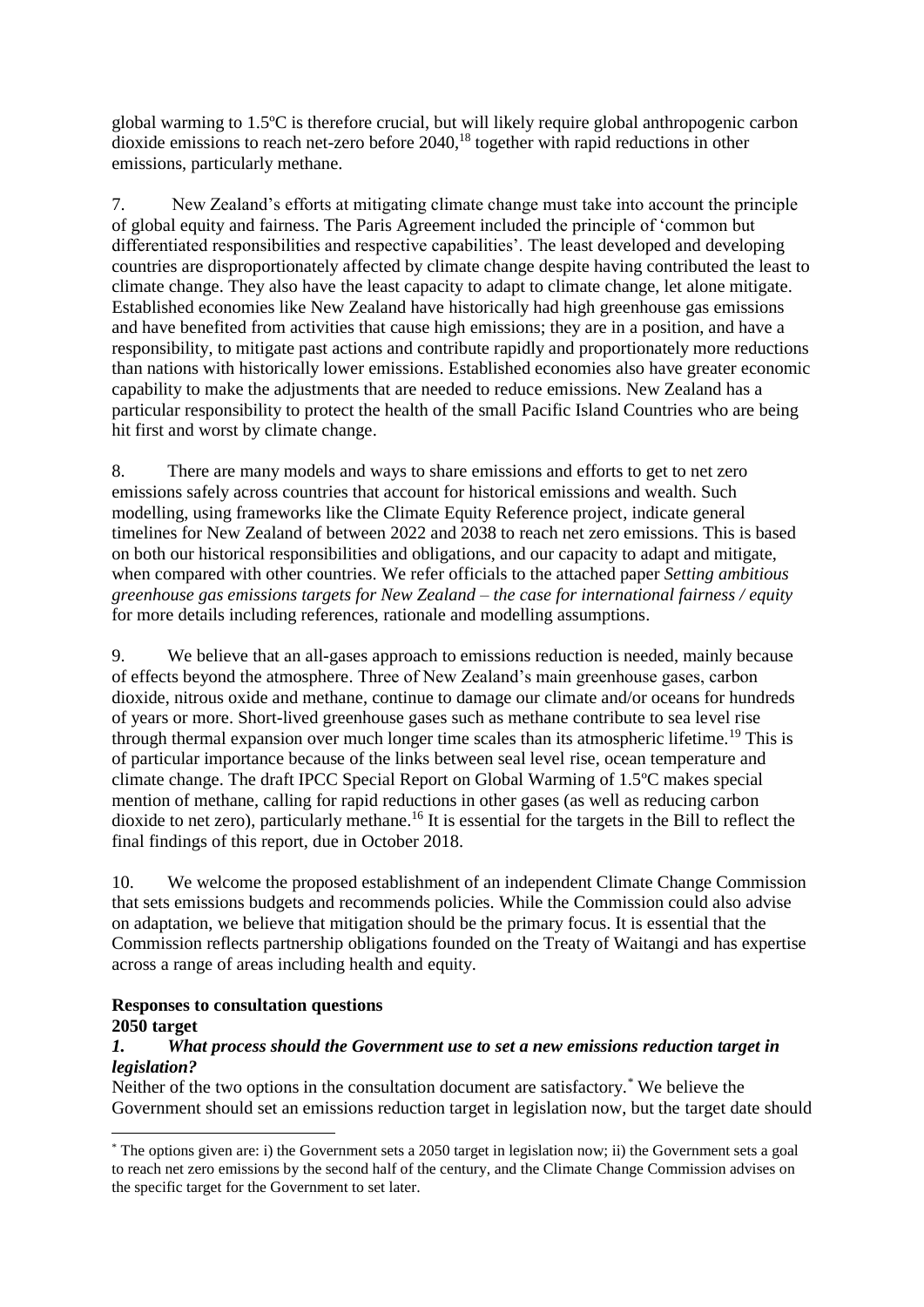be brought forward to 2040 instead of 2050. It is important for the final legislation to be informed by the IPCC Special Report on Global Warming of 1.5 ºC, due in October 2018, including the option to set even more ambitious targets if the report finds that global emissions need to be reduced more rapidly.

All sectors in New Zealand need certainty and transparency in order to act without delay to reduce emissions. This certainty is best afforded by a target that is set in primary legislation. The target and timeframe should be based on the most up-to-date climate science, our international obligations and the principles of global equity (see paragraphs 6-8). The target should also take into account the substantial co-benefits to health and health equity of fair and effective emissions reductions (see the attached paper *Health benefits and savings of equitable climate mitigation in New Zealand*).

# *2. If the Government sets a 2050 target now, which is the best target for New Zealand?*

We believe that the best target for New Zealand is net zero emissions across all greenhouse gases by 2040, adjusted for any new evidence in the IPCC Special Report on Global Warming of 1.5ºC, which may support an even more ambitious timeframe. It is important to include total net emissions of all thermogenic gases including those not clumped under the 'carbon' term—in particular methane, given its effects beyond the atmosphere (see paragraph 9).

# *3. How should New Zealand meet its targets?*

We believe that New Zealand should meet its targets by domestic net emissions reductions only (including from new forest planting, horticultural planting and improved soil health). We do not support using some emissions reductions from overseas for three main reasons. Firstly, international emissions units may be volatile in price. Secondly, relying on purchasing emissions reductions from overseas will undermine decisive domestic investment towards a low-emissions economy here in New Zealand. Thirdly, relying on international tradeable emissions units means New Zealand misses out on the wellbeing and equity co-benefits of reducing domestic emissions.

#### *4. Should the Zero Carbon Bill allow the 2050 target to be revised if circumstances change?*

We believe that a 2040 target should only be revised to increase climate action in response to updated scientific recommendations. There must be no weakening of the target. We do not support incorporating a clause in this Bill allowing targets to be weakened. All sectors in New Zealand need certainty to take prompt and decisive action to support reduced emissions. A key finding from the Productivity Commission's draft report was the importance of long term climate policy commitments through institutional, including statutory legal and regulatory, structures and processes.<sup>20</sup>

## **Emissions budgets**

## *5. The Government proposes that three emissions budgets of five years each (ie, covering the next 15 years) be in place at any given time. Do you agree with this proposal?*

Yes. We are strongly supportive of emissions budgets. These outline the shape of the emissions reductions trajectory and the target date. Both aspects are important. Whether net emissions reach zero rapidly or slowly strongly impacts total carbon budget. The sooner we start reducing emissions, the easier it is.

We support the proposed three five-year emissions budgets covering the next 15 years with a legislated target of net zero emissions across all greenhouse gases by 2040. This provides the certainty that is needed for investment and action in a low carbon economy now. Given the urgency of ensuring that global emissions peak by  $2020$ ,<sup>21,22</sup> we suggest the Act could include a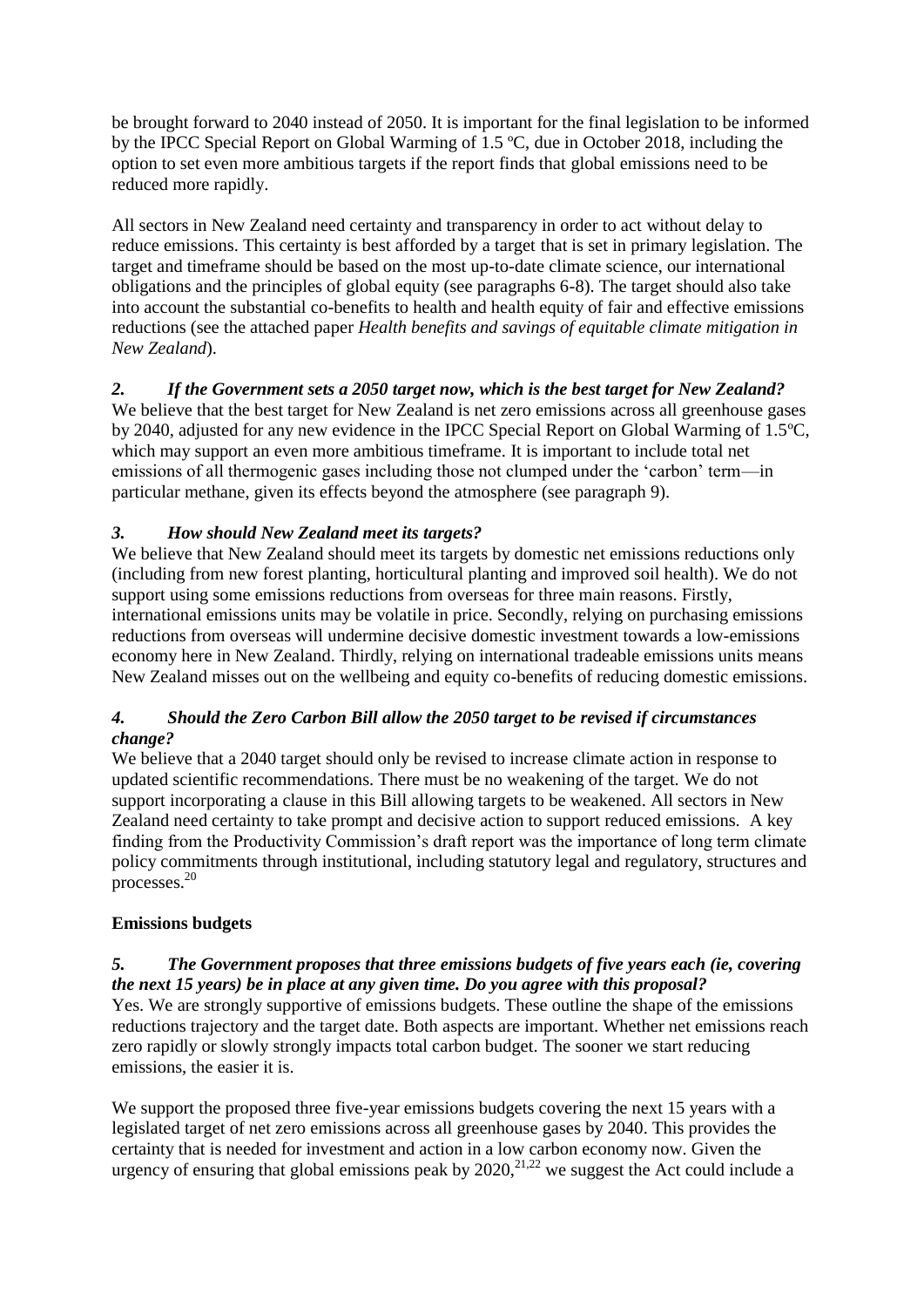requirement for the Climate Change Commission to urgently set an initial two-year emissions budget that would fit within the first five-year emissions budget.

# *6. Should the Government be able to alter the last emissions budget (ie, furthest into the future)?*

The legislation should permit any Government to act so that New Zealand can emit less (but not more) than budgeted. Emissions budgets should not be able to be increased by the Government unless the Act is changed through the usual parliamentary process.

## *7. Should the Government have the ability to review and adjust the second emissions budget within a specific range under exceptional circumstances?*

As we have stated above, we believe that the legislation should permit any Government to act so that New Zealand can emit less (but not more) than budgeted. Government's should not be able to cite exceptional circumstances as a reason to exceed emissions that have been budged for. Doing so would undermine the independence of the Climate Change Commission and the certainty that budgets create. If there are exceptional circumstances, modifications must require the usual Parliamentary process to change the Act. It is difficult to envisage exceptional circumstances that justify delaying climate action given the far-reaching and profound risks of doing so.

## *8. Do you agree with the considerations we propose that the Government and the Climate Change Commission take into account when advising on and setting budgets?*

When advising on and setting budgets, the physics of climate change should come first—the bottom line is what ends up in our shared global atmosphere and oceans. Accordingly, key considerations must include scientific knowledge about climate change including sea level rise and ocean warming and acidification. It is also essential to consider obligations under the Treaty of Waitangi, and global leadership, including international equity.<sup>23</sup> Health considerations, including substantial health co-benefits, must also be paramount. Consideration also needs to be given to preventing / minimising any carbon 'leakage' (ie, preventing / minimising the transfer of high emissions industry from New Zealand overseas).

## **Government response**

## *9. Should the Zero Carbon Bill require Governments to set out plans within a certain timeframe to achieve the emissions budgets?*

Yes. The Bill must require the Government to respond to emissions budgets by publishing plans to stay within budget as soon as is feasible—ideally no later than 6 months after a new budget and certainly before 12 months.

#### **10. What are the most important issues for the Government to consider in setting plans to meet budgets? For example, who do we need to work with, what else needs to be considered?**

There are a number of important issues to consider in setting plans to meet emissions budgets. Paramount are obligations under the Treaty of Waitangi, fairness and impacts on Māori.

Health equity is essential in planning and monitoring of emissions budgets. Overall, mitigation strategies must contribute to achieving equity by improving outcomes for Māori and other groups experiencing disadvantage and discrimination. All regressive policies (including ETS settings) must be effectively offset for vulnerable communities.

The substantial co-benefits to health (and health equity) from well-designed reduction and mitigation measures must be considered. Climate action that prioritises health equity has significant potential to reduce existing, and prevent future, health inequities (eg, retrofitting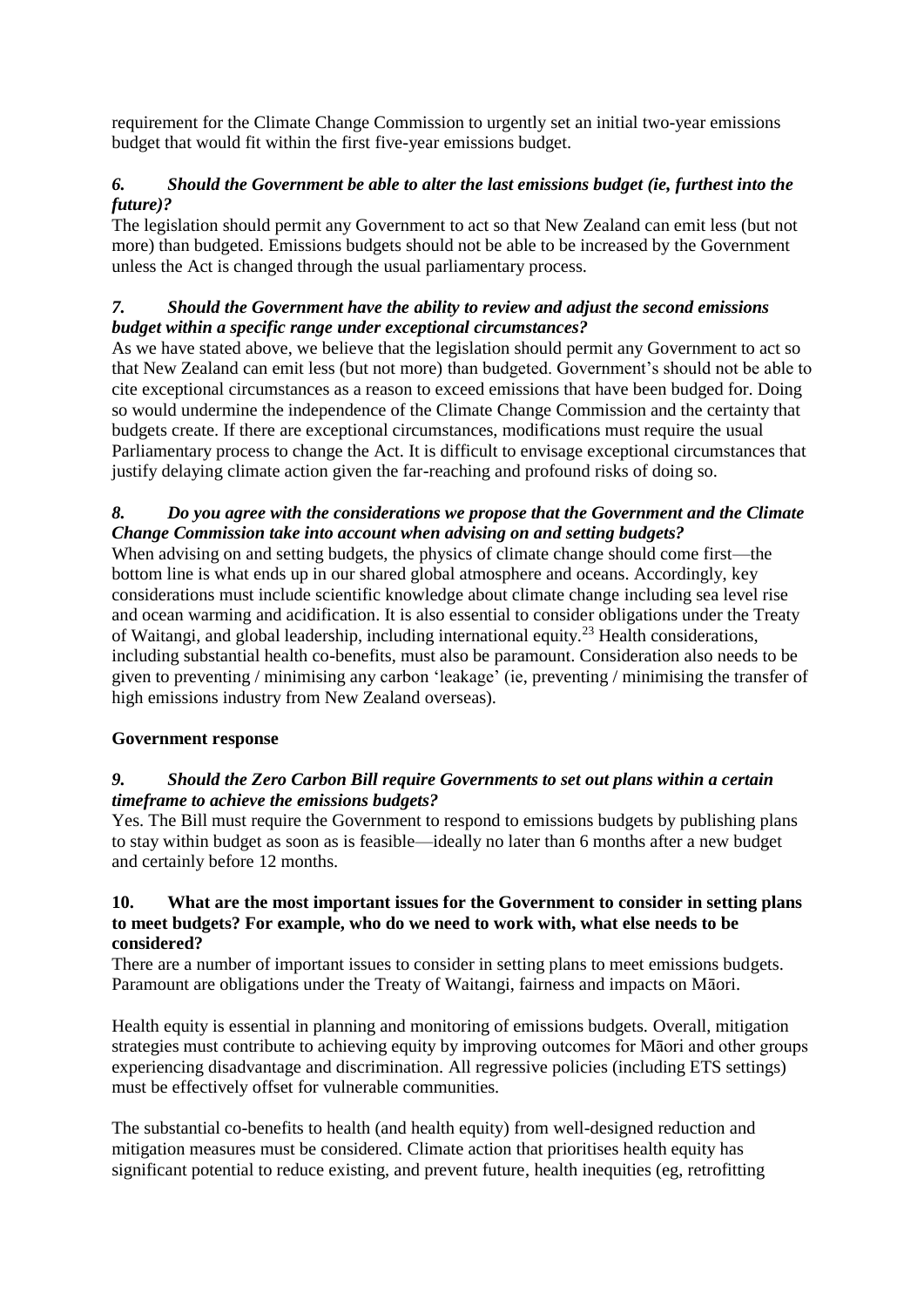insulation to make homes warm and dry can reduce childhood asthma and chest infections - as leading causes of hospital admissions, particularly for Māori and Pacific children). Health benefits from zero-carbon public and active transport include increased physical activity, improved social connections and more equitable access to education and employment. The financial costs of climate change responses can be offset by the cost-savings of such health cobenefits.

When designing measures to address climate change, it is useful to value the concepts of kaitiakitanga (guardianship), aroha (love/compassion), manaakitanga (caring), whakatipuranga (future generations), hauora (health and wellbeing), and tika (integrity/doing what's right).

Other considerations include sustainable economic opportunities and technology relevant to climate change, to support a fair, just, sustainable economy.

# **Climate Change Commission**

*11. The Government has proposed that the Climate Change Commission advises on and monitors New Zealand's progress towards its goals. Do you agree with these functions?*  Yes. We support the establishment of an independent Climate Change Commission with decision-making (rather than simply advisory) ability to set emissions budgets. This could be modelled on how the Reserve Bank functions by independently setting the official cash rate. In addition to setting emissions budgets, the Commission could also advise on how to stay within budgets, how to best adapt to climate change, and should monitor progressions on emissions reduction.

#### *12. What role do you think the Climate Change Commission should have in relation to the New Zealand Emissions Trading Scheme (NZ ETS)?*

We suggest the Commission should advise the Government on ETS policy settings so that emissions are within budget. The Commission must also identify the extent of regressive impacts from proposed ETS settings, and propose effective complementary policies which fairly compensate vulnerable households.

## *13. The Government has proposed that Climate Change Commissioners need to have a range of essential and desirable expertise. Do you agree with the proposed expertise?*

Yes, but health (and health equity) expertise is also essential amongst Climate Change Commissioners and staff. We believe that the Commission should have a structural component to ensure obligations under the Treaty of Waitangi are adhered to. The Commissioners should be sector experts, with a high level of standing in society.

It is important that vested commercial interests are not part of the Commission, particularly those with a financial interest in maintaining the health-harming status quo. In health, we have seen too many crucial policy processes derailed by those who have a financial stake in continuing to do harm.

## **Adapting to the impacts of climate change**

# *14. Do you think the Zero Carbon Bill should cover adapting to climate change?*

Yes. However, adaptation should be a separate advisory work stream to avoid diluting the Commission's top priority which should be mitigation of climate change.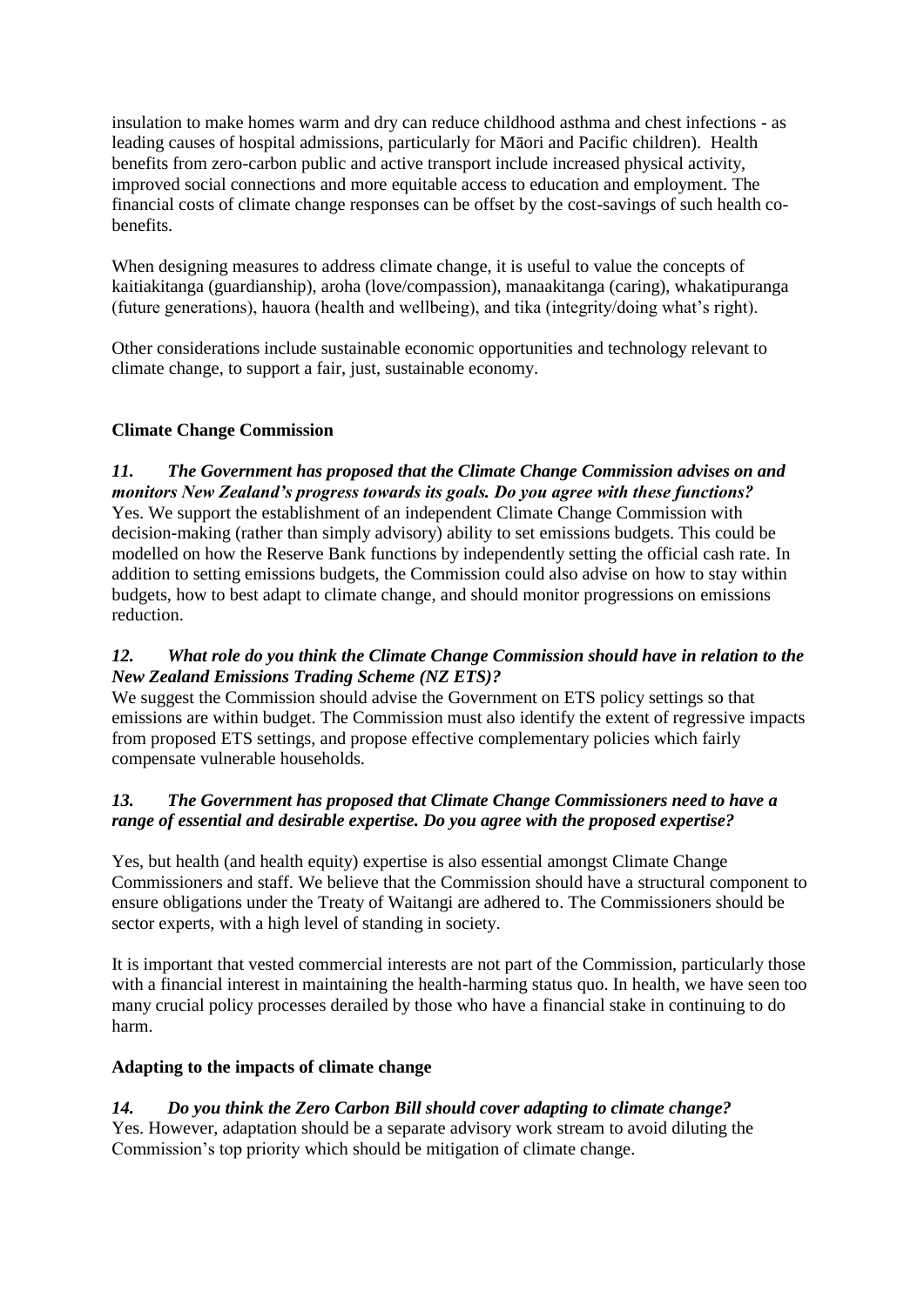#### *15. The Government has proposed a number of new functions to help us adapt to climate change. Do you agree with the proposed functions?*

Yes. We support the following proposed provisions to help adapt to climate change:

- a national climate change risk assessment
- a national climate adaptation plan
- regular review of progress towards implementing the national adaptation plan
- an adaptation reporting plan.

Mitigation and adaptation are often deeply interlinked, and can frequently be addressed together in the same policy (eg, housing). Care must be taken when designing adaptation policies to ensure that climate-damaging emissions are not increased. We believe that adaptation should be dealt with by a separate working group to avoid distracting from the top priority of mitigation.

We support the development and implementation of a health adaptation plan that covers both health sector adaptation and health-protecting adaptation in other sectors.

#### *16. Should we explore setting up a targeted adaptation reporting power that could see some organisations share information on their exposure to climate change risks?*

Yes. A targeted adaptation reporting power could start with voluntary reporting in the first year, and require compulsory reporting in subsequent years.

#### **Health Sector Considerations**

In recent letters to DHBs<sup>24</sup> and PHARMAC,<sup>25</sup> the Minister of Health has set out his expectations for the health system to implement a strong response to climate change. The Minister goes on to state that: "Plans to address climate change and health need to incorporate both mitigation and adaptation strategies, underpinned by cost benefit analysis of co-benefits and financial savings". We welcome the importance given by the Minister to climate action by the health sector.

We believe that the health sector can lead the way for the public sector in terms of the transition to a net zero greenhouse gas emissions future. The health sector in New Zealand has been making good progress in measuring and reducing their carbon footprint. We believe that these efforts can continue and accelerate even before the passage of the Zero Carbon Act. We draw attention to achievements to date and call for support to enable the health sector to reach net zero emission as early as possible. We ask that savings from reduced health sector emissions be invested towards better healthcare.

Many DHBs employ sustainability officers and some DHBs have already joined the CEMARS (Certified Emissions Measurement And Reduction Scheme) programme. We support further collaborative efforts across the health sector to accelerate progress towards reduced greenhouse gas emissions. We contend that all DHBs should join the CEMARS programme to use the same definitions and measures to work together and learn from each other, to accelerate each other's progress in reducing greenhouse gas emissions, improve health outcomes and reduce costs. We also support moves to adjust national procurement requirements to mandate PHARMAC and other public-sector procurement agencies to account for environmental and social costs in their purchasing processes.

We believe that the detailed business cases for capital investment in new healthcare facilities and across the public sector should include options to reduce their carbon footprint and clearly define the long-term savings in operational costs and improved productivity that arise from differing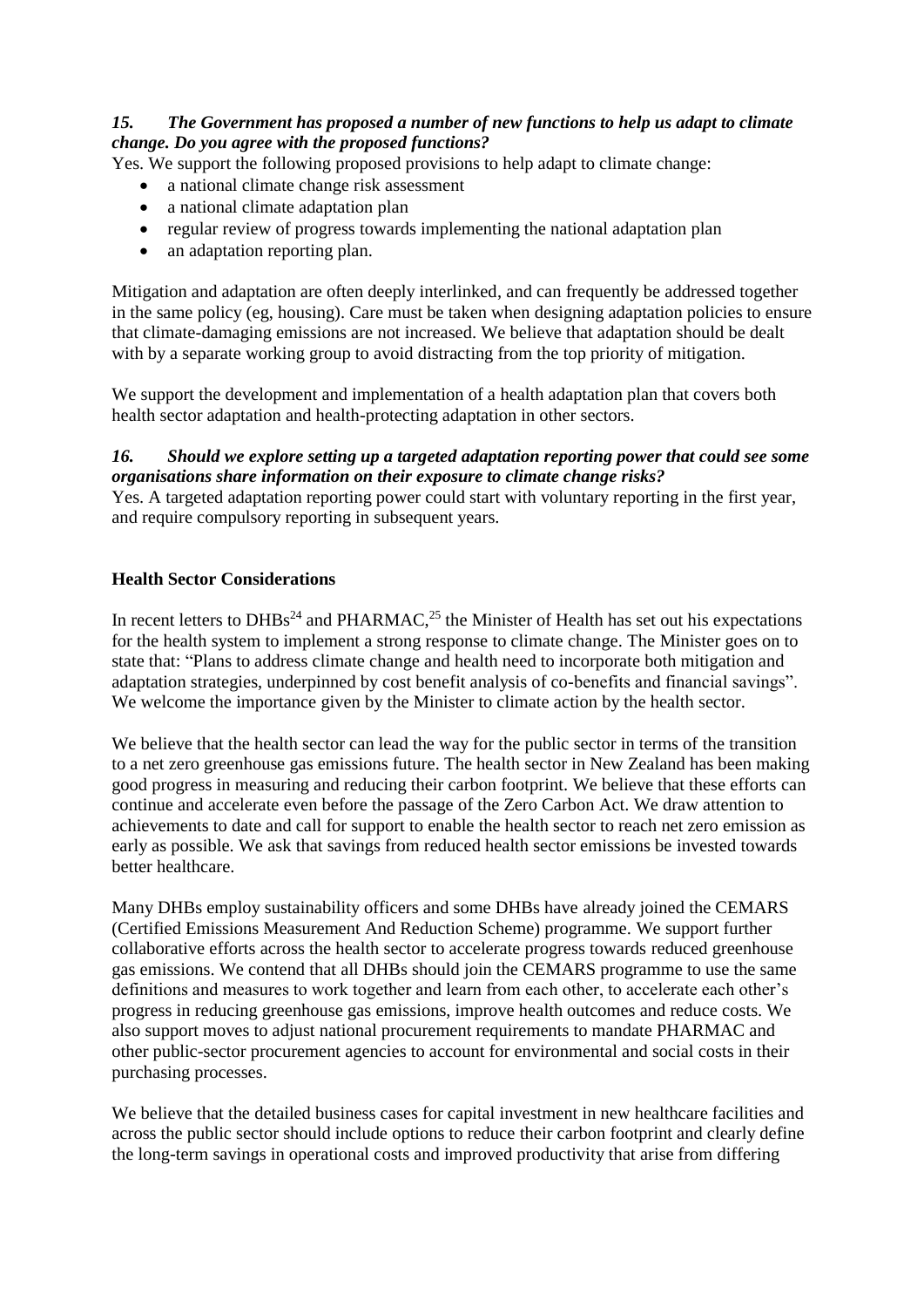levels of upfront investment in the design and build process. The Ministry of Health should actively promote and assist DHBs in this work.

We agree with calls by other health organisations that a consistent approach typified by the CEMARS methodology of target setting, measurement, management and third-party independent verification of progress to reduce greenhouse gas emissions should be adopted by the entire New Zealand public sector for those very same reasons. Such an approach could be run as a formal improvement collaborative with a clearly stated goal, a method of improvement and measures to assess progress.

We hope that our feedback on the Zero Carbon Bill has been helpful and would welcome further opportunities to contribute to the development of this important legislation.

Yours sincerely

K. Baddork

Dr Kate Baddock NZMA Chair

#### **References**

1. NZMA. Health and Climate Change. Position Statement. August 2015. Available from [http://www.nzma.org.nz/\\_\\_data/assets/pdf\\_file/0010/16984/NZMA-Position-Statement-on-Health-and-Climate-](http://www.nzma.org.nz/__data/assets/pdf_file/0010/16984/NZMA-Position-Statement-on-Health-and-Climate-Change-FINAL_August-2015.pdf)[Change-FINAL\\_August-2015.pdf](http://www.nzma.org.nz/__data/assets/pdf_file/0010/16984/NZMA-Position-Statement-on-Health-and-Climate-Change-FINAL_August-2015.pdf)

2. New Zealand College of Public Health Medicine. Climate Change and Health in New Zealand: Climate Change Policy Statement. November 2013. Available from

[http://www.nzcphm.org.nz/media/85321/2013\\_11\\_22\\_1.\\_nzcphm\\_climate\\_change\\_policy\\_statement\\_\\_final\\_.pd](http://www.nzcphm.org.nz/media/85321/2013_11_22_1._nzcphm_climate_change_policy_statement__final_.pdf) [f](http://www.nzcphm.org.nz/media/85321/2013_11_22_1._nzcphm_climate_change_policy_statement__final_.pdf) 

3. New Zealand College of Public Health Medicine. Supplement One: NZCPHM Climate Change Policy Statement. Background to the NZCPHM's Stance on Setting National GHG Emissions Targets. November 2013. Available from

[http://www.nzcphm.org.nz/media/85324/2013\\_11\\_22\\_2.\\_nzcphm\\_climate\\_change\\_supplement\\_1\\_\\_final2\\_.pdf](http://www.nzcphm.org.nz/media/85324/2013_11_22_2._nzcphm_climate_change_supplement_1__final2_.pdf)

4 . New Zealand College of Public Health Medicine. Supplement Two: NZCPHM Climate Change Policy Statement. Statements on climate change by other New Zealand health organisations and international public health medicine and climate health bodies. November 2013. Available from [http://www.nzcphm.org.nz/media/85327/2013\\_11\\_22\\_3.\\_nzcphm\\_climate\\_change\\_supplement\\_2\\_\\_final\\_.pdf](http://www.nzcphm.org.nz/media/85327/2013_11_22_3._nzcphm_climate_change_supplement_2__final_.pdf)

5. NZMA shares climate change concerns. Media Release. 26 September 2014. Available from <http://www.nzma.org.nz/news-and-events/media-releases/nzma-shares-climate-change-concerns>

6. NZMA. Submission on New Zealand's Climate Change Target. 3 June 2015. Available from [http://www.nzma.org.nz/\\_\\_data/assets/pdf\\_file/0003/42843/NZMA-Submission-to-MFE-on-New-Zealands-](http://www.nzma.org.nz/__data/assets/pdf_file/0003/42843/NZMA-Submission-to-MFE-on-New-Zealands-Climate-Change-Target.pdf)[Climate-Change-Target.pdf](http://www.nzma.org.nz/__data/assets/pdf_file/0003/42843/NZMA-Submission-to-MFE-on-New-Zealands-Climate-Change-Target.pdf)

7. Costello A, et al for the Lancet and University College London Institute for Global Health Commission. Managing the health effects of climate change. Lancet; 2009 May 16;373:1969–1733. Available from<http://www.ucl.ac.uk/global-health/project-pages/lancet1/ucl-lancet-climate-change.pdf>

8. Bennett H, et al. Health and equity impacts of climate change in Aotearoa-New Zealand, and health gains from climate action. N Z Med J. 2014 Nov 28;127(1406):16-31. Available from

<http://www.nzma.org.nz/journal/read-the-journal/all-issues/2010-2019/2014/vol-127-no-1406/6366>

9. Watts N, et al. Health and climate change: policy responses to protect public health. Lancet 2015; 382(2):1861-914. Available from [https://www.thelancet.com/pdfs/journals/lancet/PIIS0140-6736\(15\)60854-](https://www.thelancet.com/pdfs/journals/lancet/PIIS0140-6736(15)60854-6.pdf) [6.pdf](https://www.thelancet.com/pdfs/journals/lancet/PIIS0140-6736(15)60854-6.pdf)